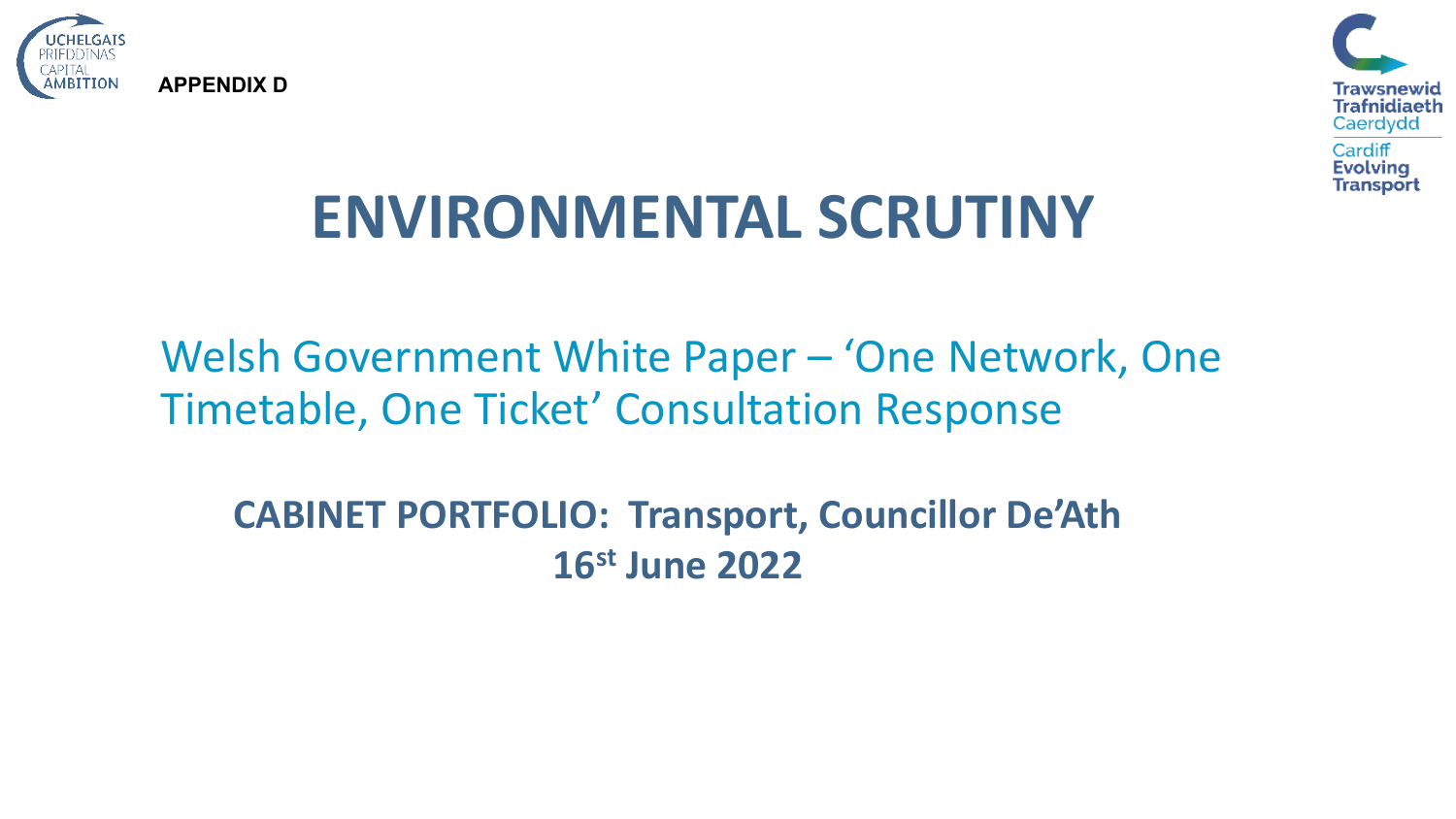



## The Welsh Government White Paper: Report Recommendations

- 1. To approve the Council's response to the Welsh Government White Paper consultation "One network, one timetable, one ticket: planning buses as a public service for Wales"
- 2. To note the Council's ambitious wider Bus Improvement Programme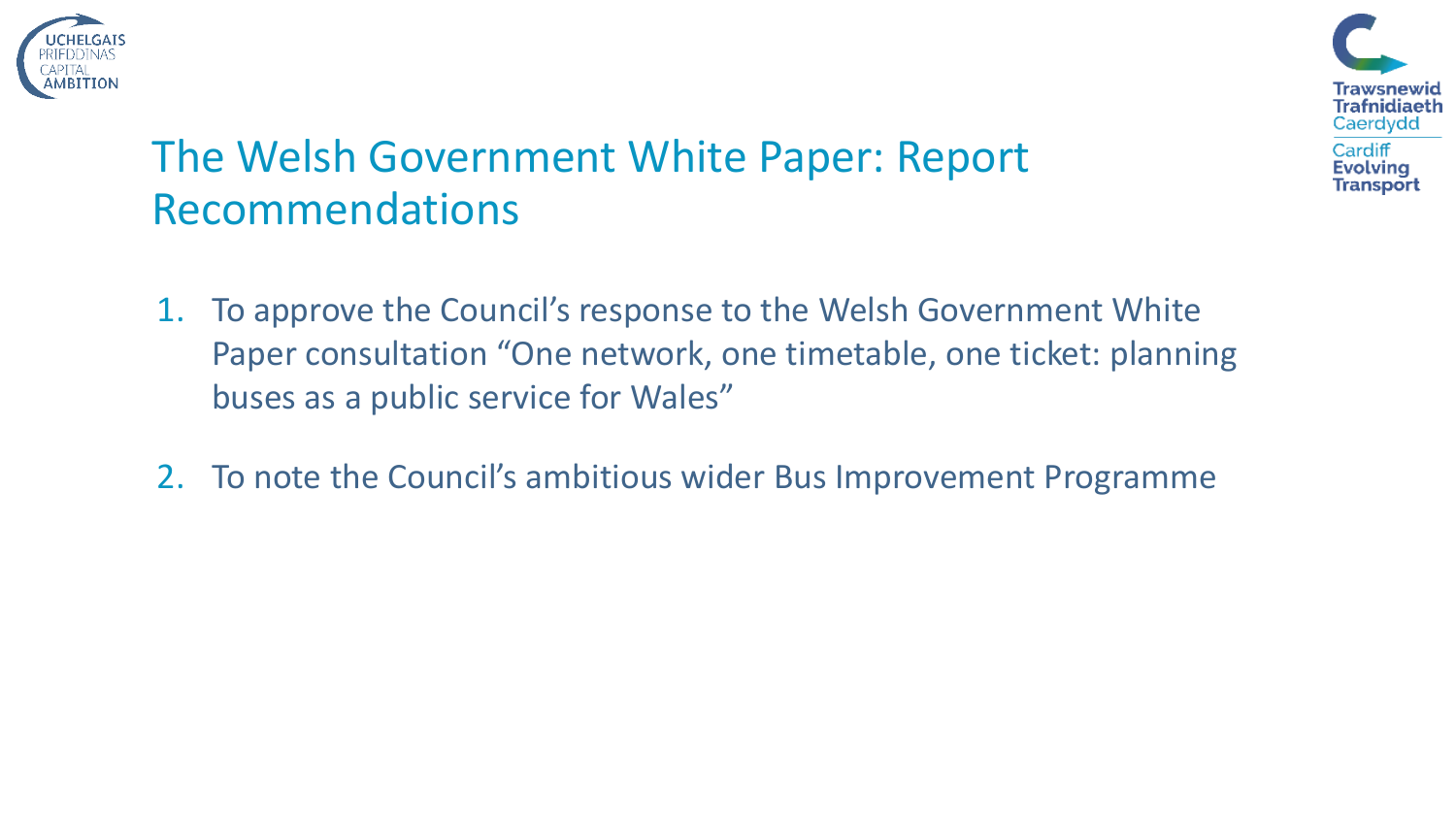



- Potential significant impacts on Council delivery of bus services
- Bus patronage has only returned to approximately 70% of the pre-COVID19 - many bus services now not commercial
- Ongoing Bus Emergency Scheme (BES) funding next stage BES3.0
- In return Welsh Government requires operators to support major change
- Greater public sector control of bus services is envisaged
- However, significant areas of concern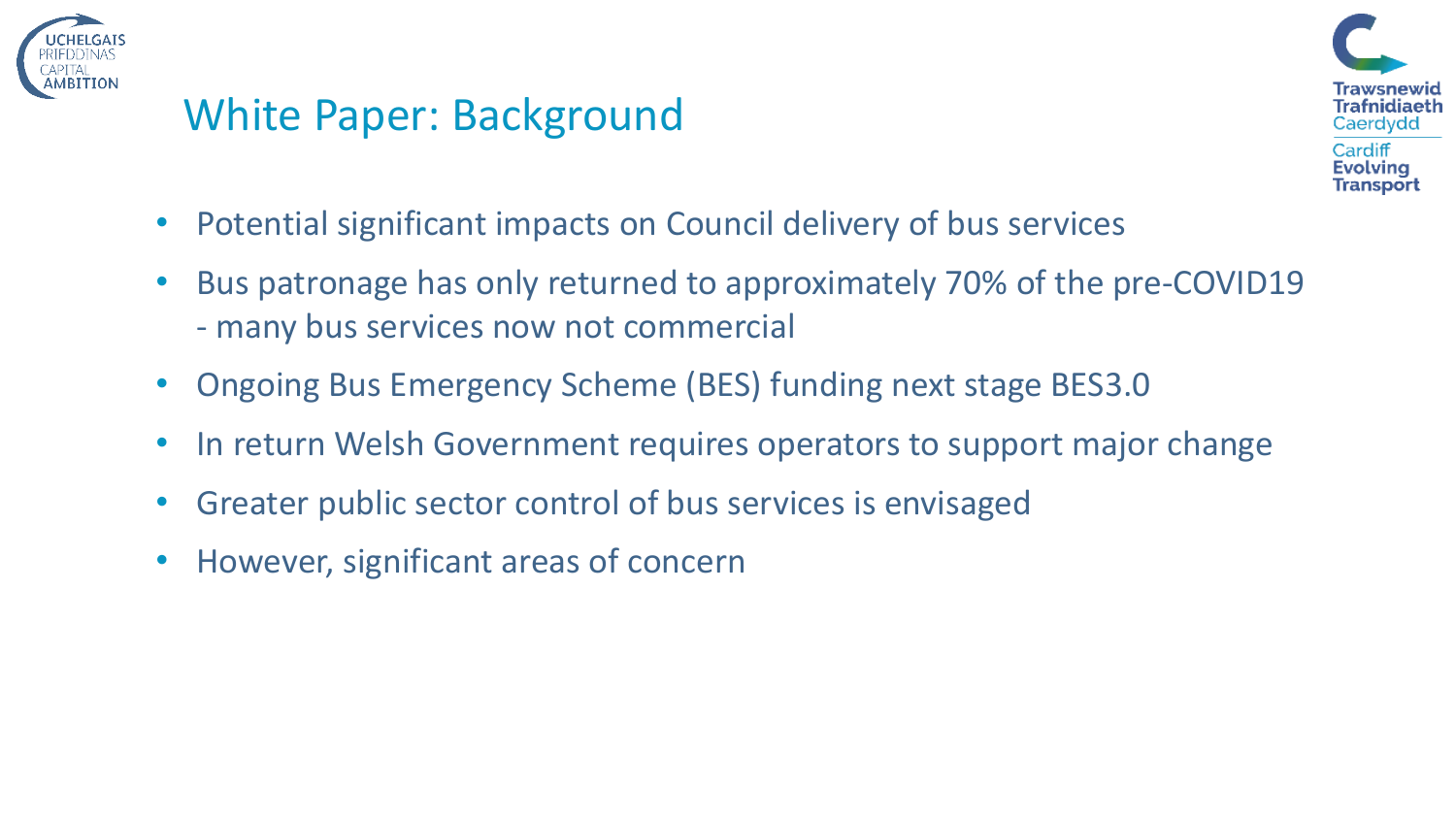



Goal of the proposed reforms align closely to the Cardiff Transport White Paper 2020 as well as the One Planet Strategy and Local Development Plan providing a "coherent, effective, efficient and clean bus network":

- Enabling people to get to and from their places of work, education, or to hospitality or social activities.
- Encourage people out of their cars onto more efficient transport.
- Improve air quality and reduce our carbon footprint, contributing to a healthier Wales.
- Widespread access to bus services which makes it affordable for all members of society.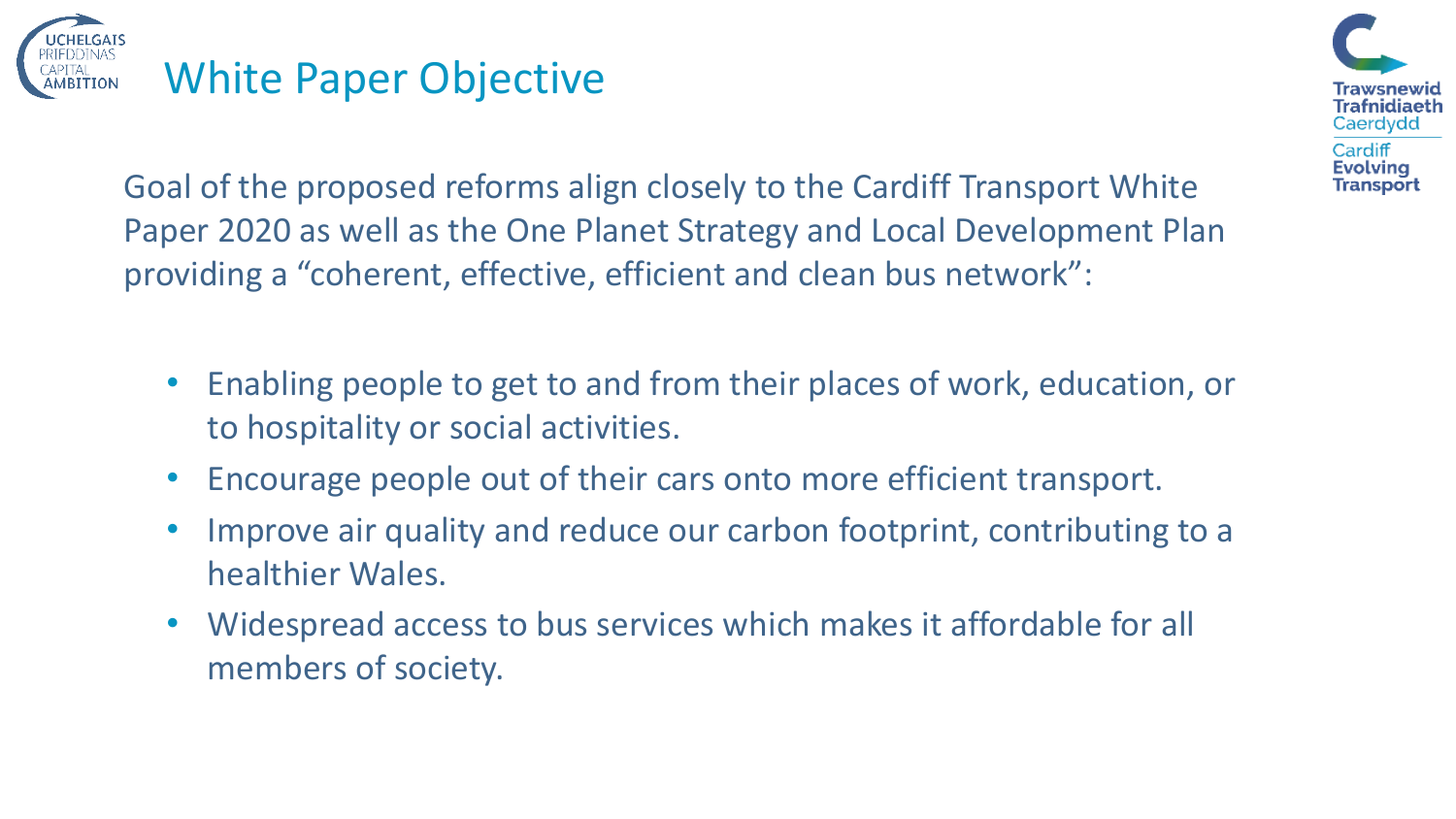



#### 1: Establish Wales wide model of franchising - control the quality, quantum and network of bus services.

- o Local authorities have a say in designing the network with assistance from TfW.
- $\circ$  CJC's prepare a regional plan with input from the local authorities.
- o National Supervisory Board.
- o Ministerial approval of the national plan.
- o TfW would then implement the overall franchise plan on behalf of the Welsh Government.
- 2: Seeks to Establish a long-term funding and Governance model
- 3: Seeks to support Net Zero Targets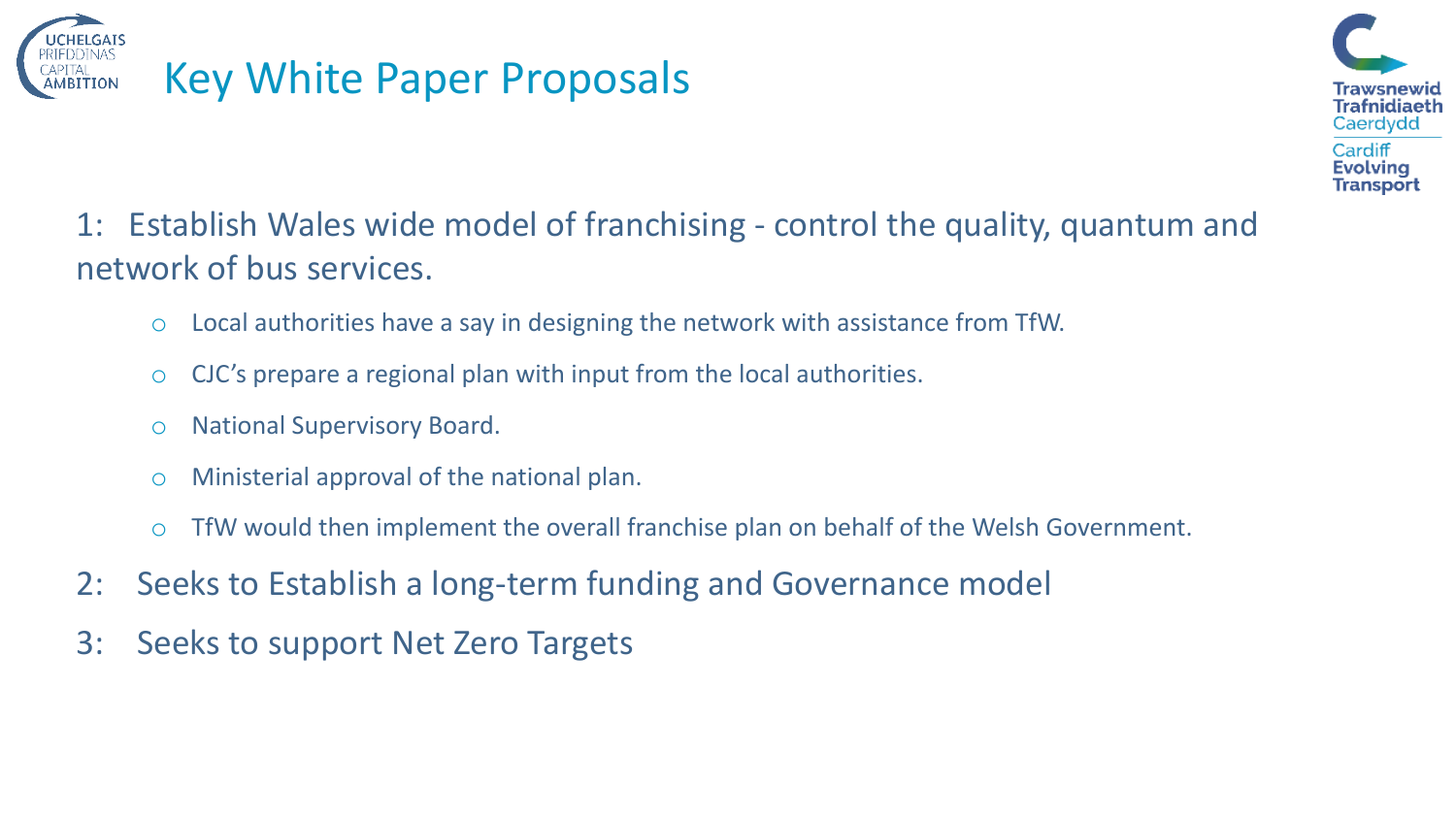

# White Paper Key Issues

- Risk of diminishing local authority control.
- Risks to Municipal Bus Companies.
- Potential Merger of Municipal Bus Companies.
- Funding: Lack of clarity over future funding streams (revenue risk from operations would transfer to the public sector). Additional funding is likely to be needed to achieve the Net Zero Wales target of the service bus fleet to be zero emission by 2035.
- Potential increased pressure on Council budgets for supported services uncertainty over Local Authority obligations under the Transport Act 1985.
- Potential pressures on Council resources to design and influence bus service decisions and/or transfer of service functions.
- Uncertainty of impacts on local funding including section 106 developer contributions.
- Network stability if franchised route or area fails Operator of Last Resort.

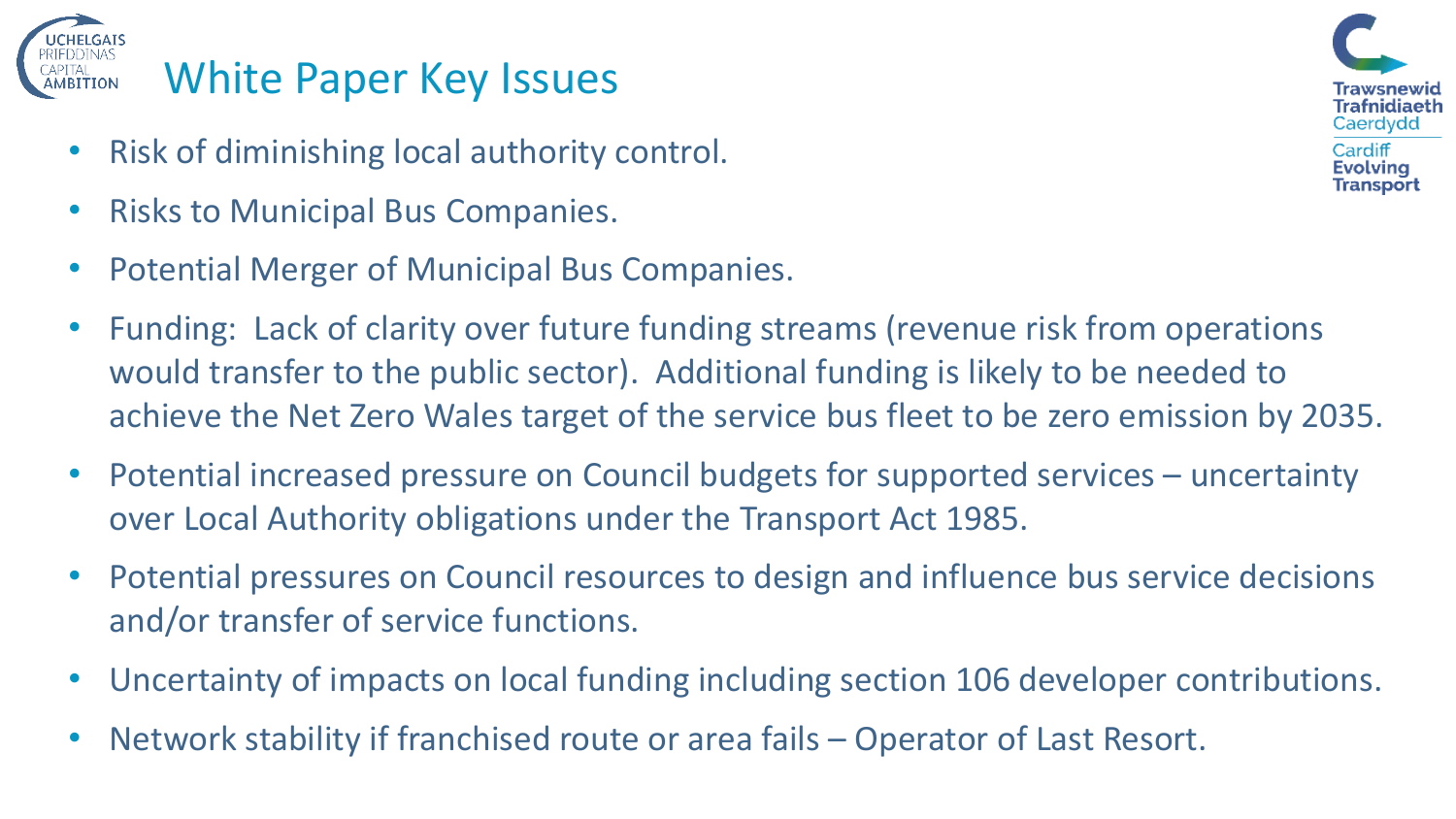

## White Paper Key Recommendations of Council's Response



- Support for the aims and objectives of the White Paper.
- The White Paper does not provide enough detail to give Cardiff Council assurance that its interests in the Municipal Bus Company would be protected.
- Significant risk to the Council if Cardiff Bus is not provided with a fail-safe mechanism to ensure the business has a secure platform to operate from.

Consultation Responses Deadline: 24th June 2022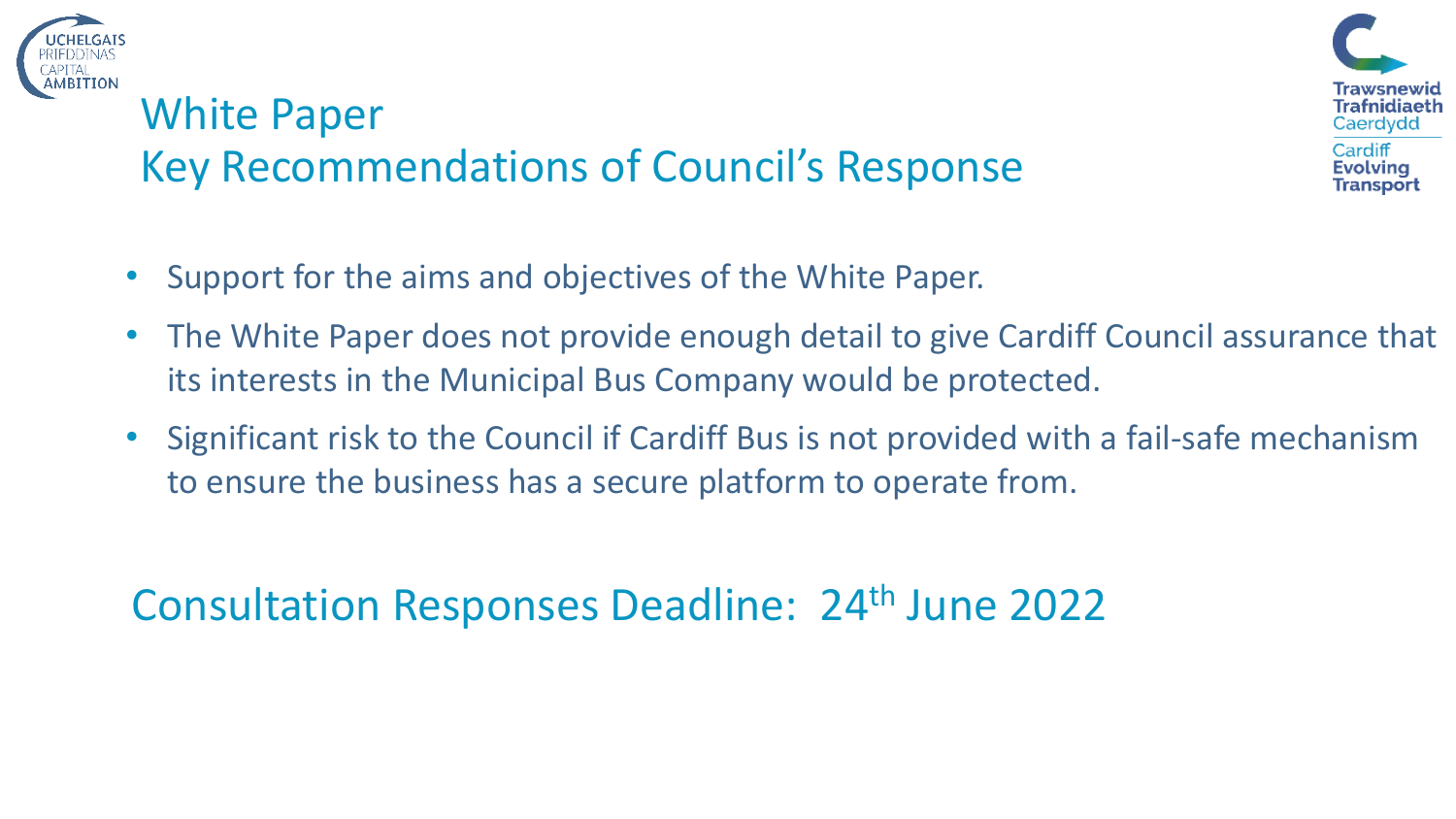



### White Paper: Next steps

- Delegated approval for Director of PTE to submit Cardiff Council's response on the Welsh Government White Paper on 24<sup>th</sup> June 2022.
- Electric Bus Scheme.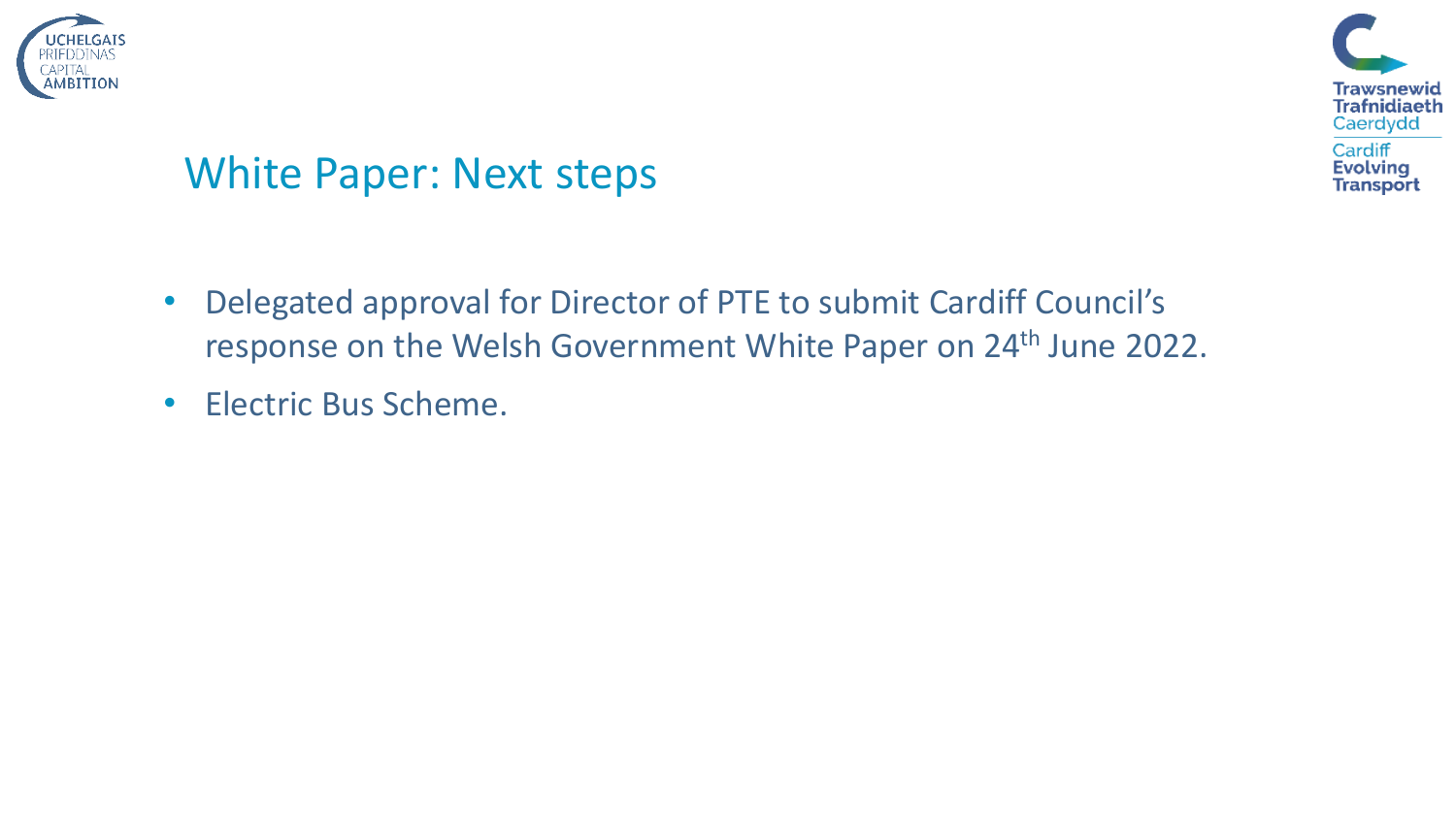



# **Part 2: Update on the current Bus programme and the 5 yr Bus Strategy**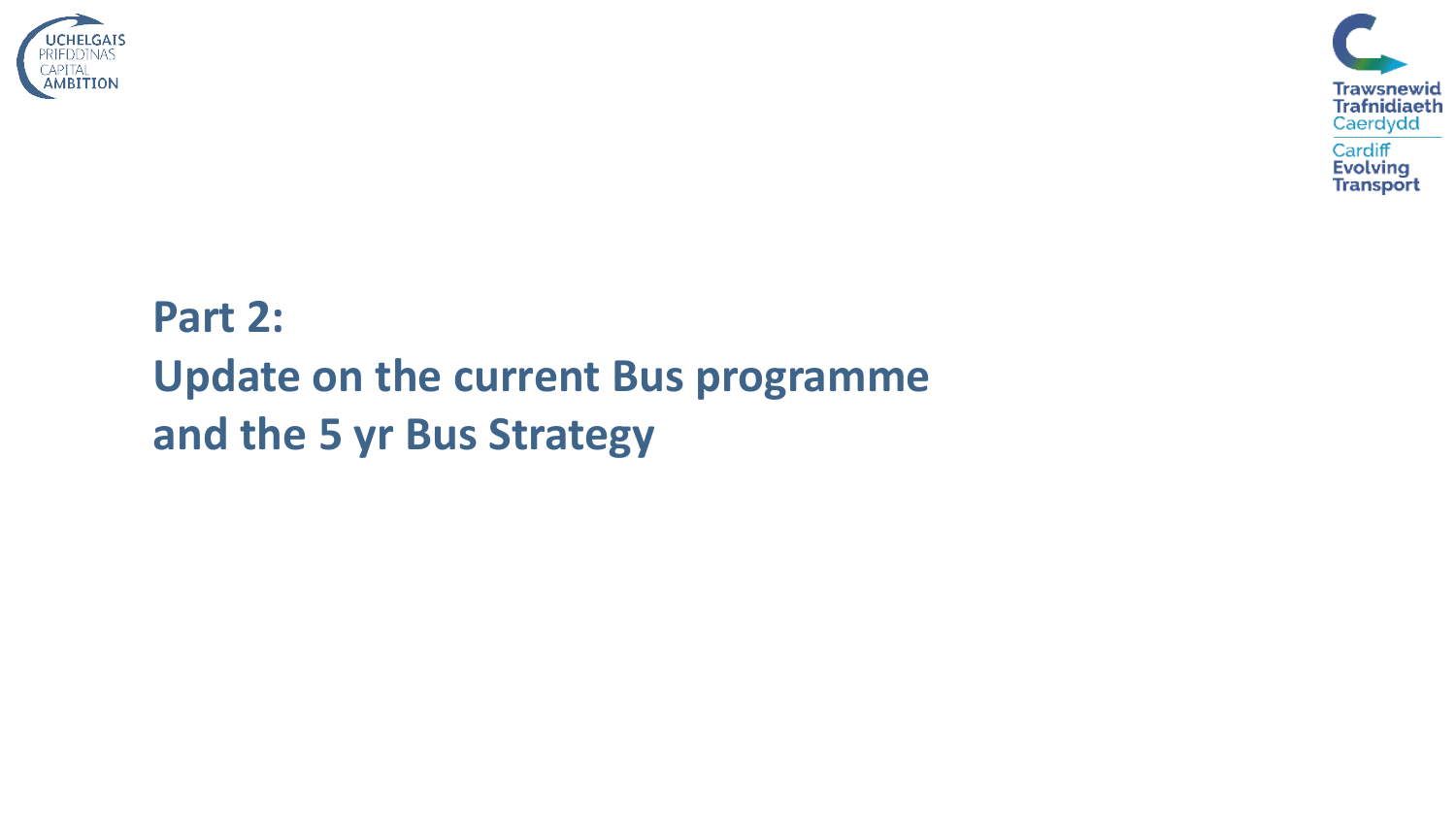

### Cardiff Council Bus Improvement Programme: Background



• Cardiff Transport 10yr Strategy (2019) seeks to double bus usage in the city by 2030.

Establish a rail/bus based public 'mass transit' transport system is a priority of Cardiff Council.

- Bus Strategy and Park and Ride Strategy (December 2022)
	- Complete the Bus Interchange
	- Create New Priority Bus 'Smart' Corridors
	- Metro Integration
	- Integrated Ticketing and Information
	- Creating a Better Customer Experience
	- A Low Emission/Zero Carbon Bus Fleet
	- Integration of Schools Transport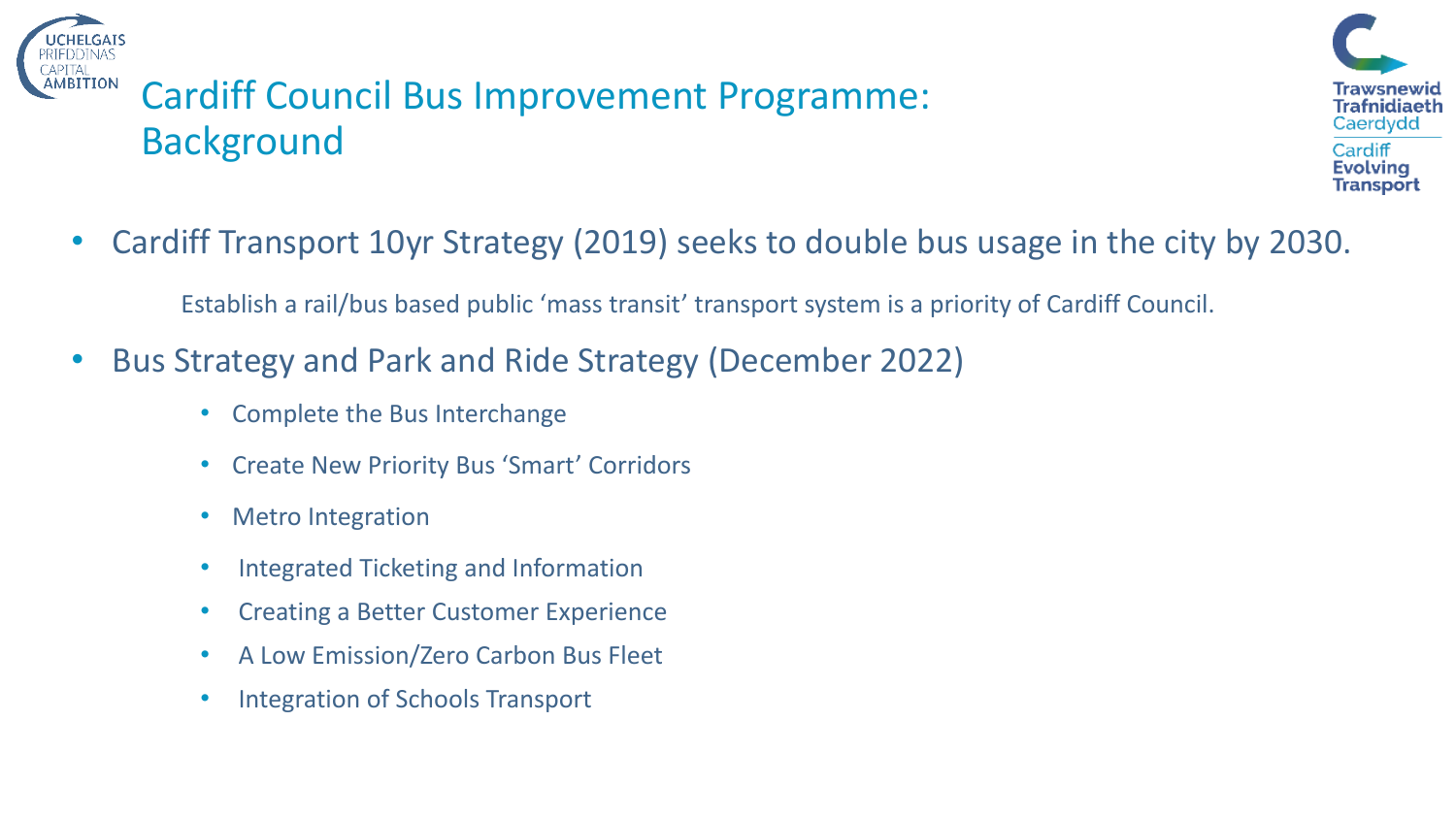# Cardiff Council Bus Improvement Programme: Five Year Plan



Council is currently working in collaboration with the Welsh Government, Transport for Wales (TfW), Burns Delivery Unit, Cardiff City Region, bus operators, key partners and stakeholders on:

- Bus Fares, Integrated ticketing, Phone App and Demand Responsive Transport (Fflecsi).
- Regional bus rapid transit links, Smart Corridor and local bus route improvements.
- New Integrated Train Station at Newport Road and Cardiff Parkway, St Mellons.
- City Centre Clean Air Improvements Central Square, City Centre East, Castle Street, Boulevard de Nantes.
- Bus Lane and Bus Gate improvements
- £1 bus pilots

**ITION**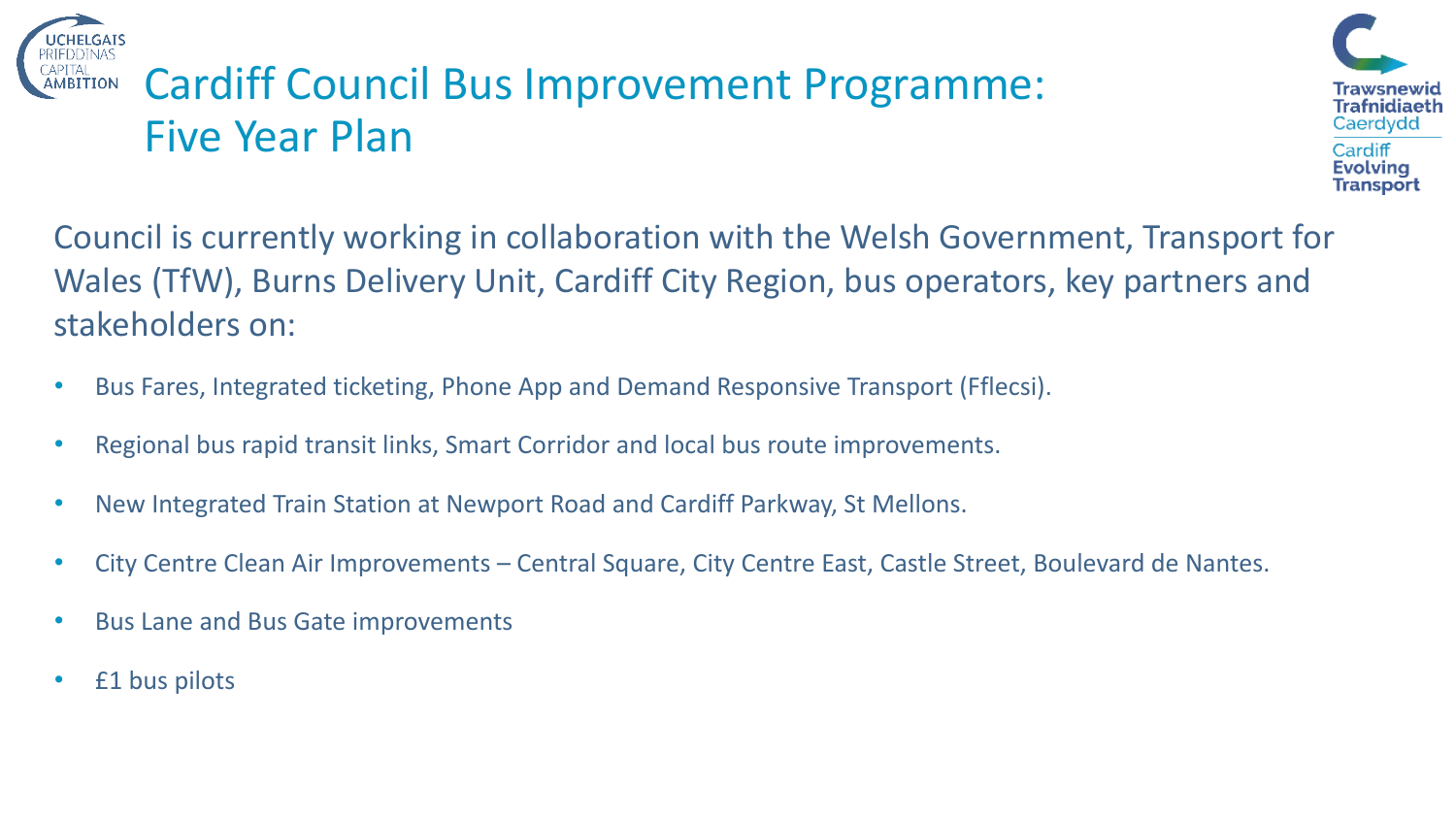

#### **CURRENT MODE SPLIT**

 $\Box$  car  $\Box$  walking and cycling  $\Box$  bus and train



#### **LOOKING AHEAD**

 $\Box$  car  $\Box$  walking and cycling  $\Box$  bus and train



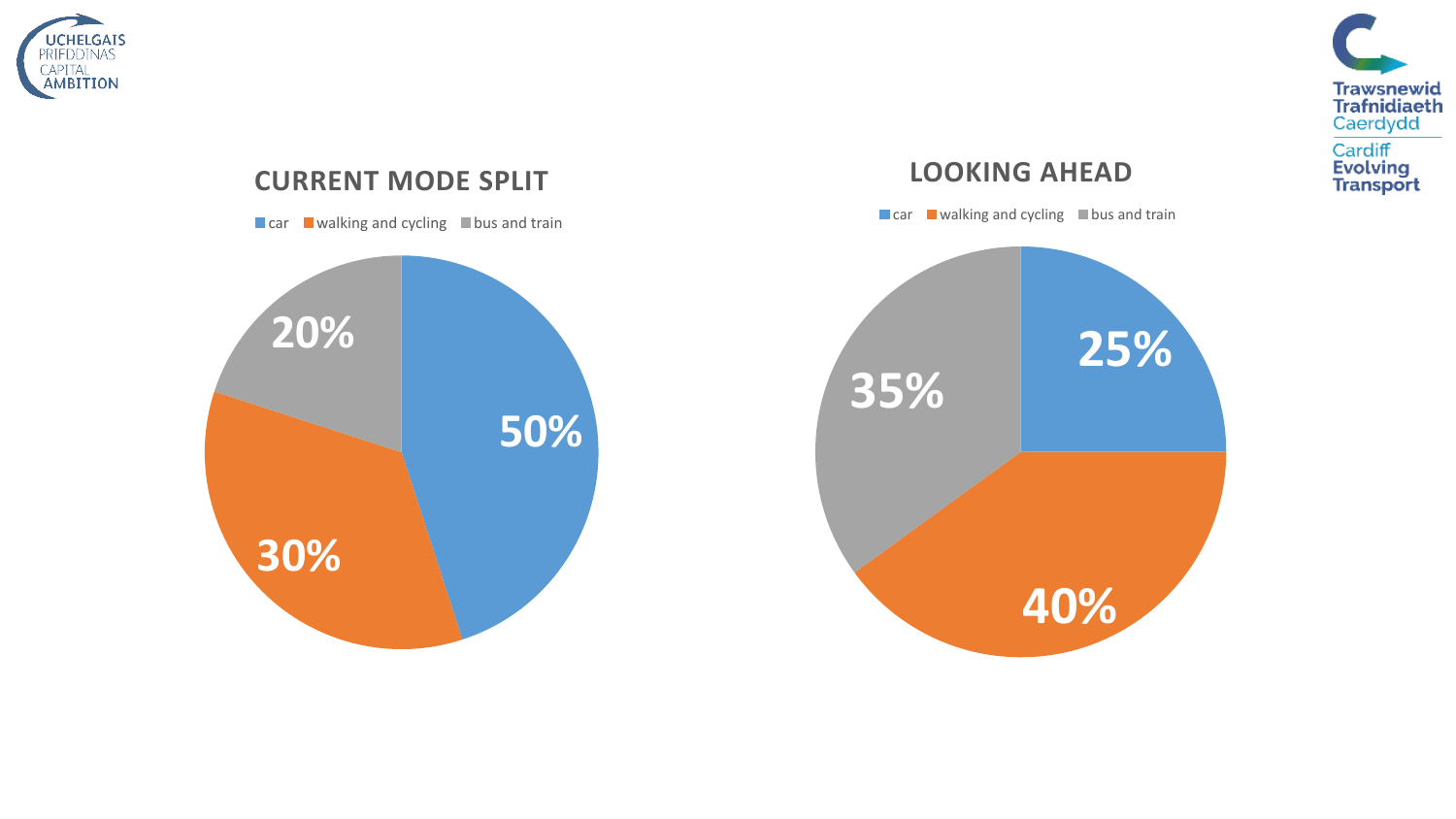



# **Immediate Interventions**

- Close engagement with Cardiff Bus
- Review of Event Network Arrangements
- Address quick fix bus priority
- Traffic signal modifications
- Enforcement